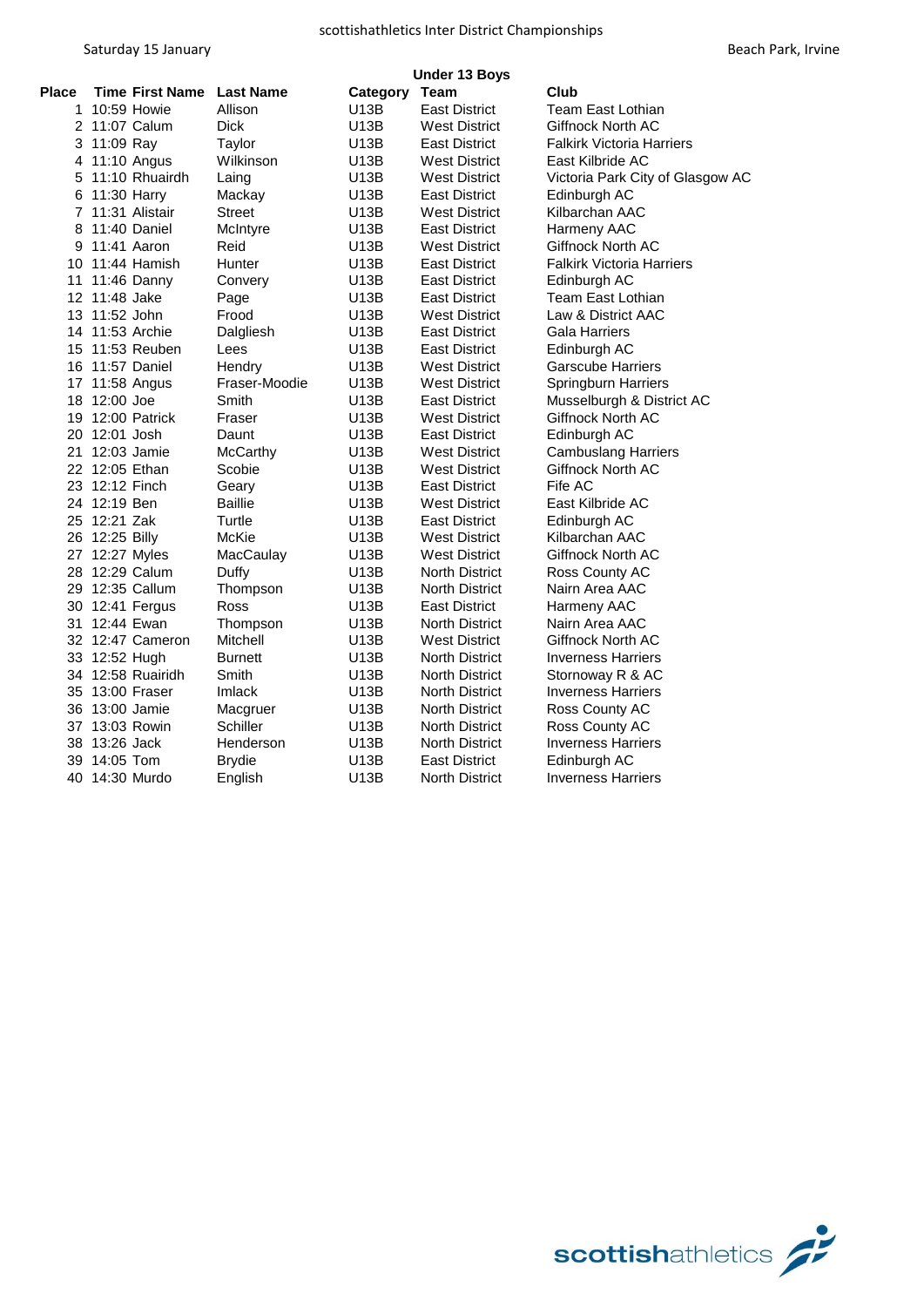| Beach Park, Irvine |  |  |
|--------------------|--|--|
|--------------------|--|--|

|       | <b>Under 13 Girls</b> |                        |                  |               |                       |                                           |  |
|-------|-----------------------|------------------------|------------------|---------------|-----------------------|-------------------------------------------|--|
| Place |                       | <b>Time First Name</b> | <b>Last Name</b> | Category Team |                       | Club                                      |  |
|       | 1 11:59 Lois          |                        | Macrae           | U13G          | <b>North District</b> | <b>Inverness Harriers</b>                 |  |
|       | 2 12:11 Freya         |                        | Brown            | U13G          | <b>East District</b>  | Team East Lothian                         |  |
|       | 3 12:21 Cerys         |                        | Wright           | U13G          | East District         | Team East Lothian                         |  |
|       | 4 12:34 Freya         |                        | Scobie           | U13G          | West District         | Giffnock North AC                         |  |
| 5     | 12:39 Kirsty          |                        | Rankine          | U13G          | <b>East District</b>  | Gala Harriers                             |  |
| 6     | 12:39 Millie          |                        | Gairn            | U13G          | <b>West District</b>  | Glasgow School of Sport                   |  |
|       |                       | 7 12:48 Annabelle      | Van der Merwe    | U13G          | <b>East District</b>  | Edinburgh AC                              |  |
| 8     | 12:51 Eilidh          |                        | Caldow           | U13G          | West District         | Giffnock North AC                         |  |
|       | 9 12:52 Millie        |                        | <b>Boothman</b>  | U13G          | <b>West District</b>  | Giffnock North AC                         |  |
|       | 10 12:55 Flora        |                        | Sutherland       | U13G          | North District        | Ross County AC                            |  |
|       | 11 12:56 Nancy        |                        | Corrie           | U13G          | <b>East District</b>  | Harmeny AAC                               |  |
|       | 12 12:56 Emilie       |                        | Paul             | U13G          | East District         | Harmeny AAC                               |  |
|       | 13 12:59 Eihlinn      |                        | Gillespie        | U13G          | West District         | Glasgow School of Sport                   |  |
|       |                       | 14 13:03 Aneesa        | <b>Phillips</b>  | U13G          | West District         | Giffnock North AC                         |  |
|       |                       | 15 13:04 Alexandra     | Whelan           | U13G          | North District        | Moray Road Runners                        |  |
|       | 16 13:12 Ava          |                        | Richardson       | U13G          | East District         | Gala Harriers                             |  |
|       |                       | 17 13:13 Jemma         | Macleod          | U13G          | West District         | <b>Cumbernauld Amateur Athletics Club</b> |  |
|       |                       | 18 13:14 Georgia       | <b>Bruce</b>     | U13G          | <b>East District</b>  | Harmeny AAC                               |  |
|       | 19 13:15 Eve          |                        | Morrison         | U13G          | West District         | Victoria Park City of Glasgow AC          |  |
|       | 20 13:16 Lucy         |                        | Fraser           | U13G          | <b>North District</b> | Ross County AC                            |  |
|       | 21 13:16 Anna         |                        | Elizabeth Ross   | U13G          | West District         | Victoria Park City of Glasgow AC          |  |
|       | 22 13:18 Carys        |                        | Melton           | U13G          | East District         | Harmeny AAC                               |  |
|       | 23 13:19 Anna         |                        | Meek             | U13G          | <b>North District</b> | <b>Highland Hill Runners</b>              |  |
|       | 24 13:19 Erin         |                        | <b>Burnett</b>   | U13G          | West District         | Garscube Harriers                         |  |
|       | 25 13:20 Leah         |                        | <b>Buchan</b>    | U13G          | <b>East District</b>  | Harmeny AAC                               |  |
|       |                       | 26 13:22 Joanna        | Hirst            | U13G          | <b>East District</b>  | Edinburgh AC                              |  |
|       | 27 13:22 Skye         |                        | Smith            | U13G          | West District         | Springburn Harriers                       |  |
|       |                       | 28 13:22 Matilda       | Frew             | U13G          | <b>West District</b>  | East Kilbride AC                          |  |
|       | 29 13:24 Isla         |                        | Burns            | U13G          | North District        | <b>Inverness Harriers</b>                 |  |
|       | 30 13:26 Elise        |                        | Field            | U13G          | <b>East District</b>  | Gala Harriers                             |  |
|       | 31 13:27 Kacie        |                        | <b>Brown</b>     | U13G          | East District         | Gala Harriers                             |  |
|       | 32 13:28 April        |                        | Macaulay         | U13G          | <b>West District</b>  | Giffnock North AC                         |  |
|       | 33 13:29 Zoey         |                        | Morgan           | U13G          | East District         | Dundee Hawkhill Harriers                  |  |
|       | 34 13:32 Eva          |                        | Saez             | U13G          | <b>West District</b>  | Giffnock North AC                         |  |
|       | 35 13:32 Sky          |                        | Simpson          | U13G          | <b>North District</b> | <b>Inverness Harriers</b>                 |  |
|       | 36 13:45 Sarah        |                        | <b>McNulty</b>   | U13G          | West District         | Giffnock North AC                         |  |
|       |                       | 37 13:49 Jessica       | Needs            | U13G          | <b>North District</b> | Peterhead AC                              |  |
|       | 38 13:51 Anna         |                        | Macdonald        | U13G          | <b>North District</b> | North Uist AAC                            |  |
|       | 39 13:55 Lucy         |                        | <b>Beastall</b>  | U13G          | <b>North District</b> | <b>Inverness Harriers</b>                 |  |
|       | 40 14:19 Rosie        |                        | Conroy           | U13G          | <b>North District</b> | <b>Inverness Harriers</b>                 |  |
|       | 41 14:42 Aoibhe       |                        | Doorley          | U13G          | <b>North District</b> | <b>Inverness Harriers</b>                 |  |
|       |                       | 42 14:49 Maddison      | Macmillan        | U13G          | <b>North District</b> | Lochaber AC                               |  |
|       | 43 14:51 Anna         |                        | Fraser           | U13G          | North District        | Ross County AC                            |  |

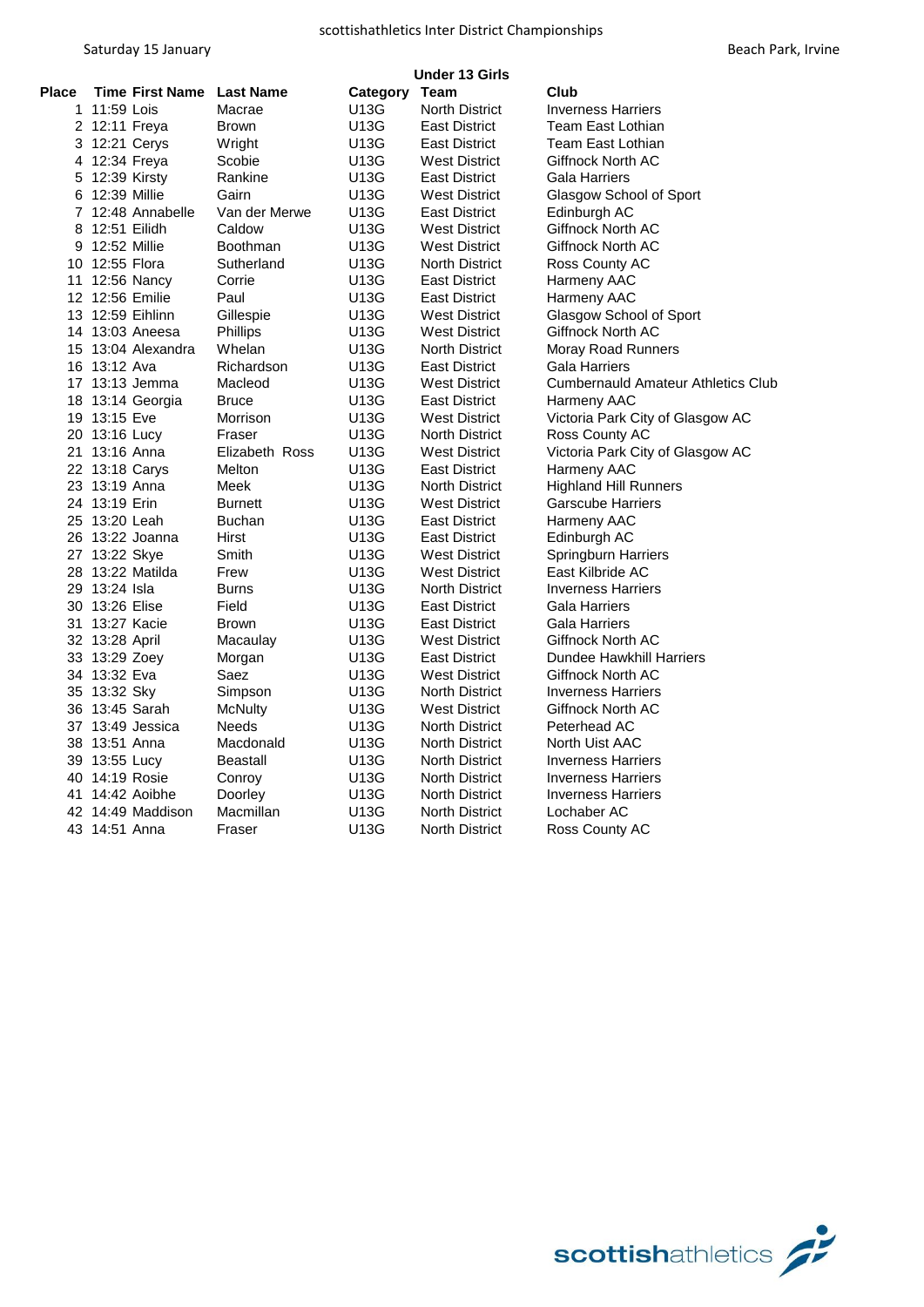|    |                |                       |                          |             | <b>Under 15 Girls</b> |                                  |
|----|----------------|-----------------------|--------------------------|-------------|-----------------------|----------------------------------|
|    |                | Place Time First Name | <b>Last Name</b>         | Category    | Team                  | Club                             |
|    | 1 15:24 Freya  |                       | Campbell                 | U15G        | <b>West District</b>  | <b>Giffnock North AC</b>         |
|    | 2 15:44 Millie |                       | <b>McClelland Brooks</b> | <b>U15G</b> | <b>West District</b>  | Glasgow School of Sport          |
| 3  |                | 15:45 Orlaith         | Shepherd                 | U15G        | East District         | Edinburgh AC                     |
| 4  | 15:47 Abbie    |                       | <b>Stewart</b>           | U15G        | <b>North District</b> | Stornoway R & AC                 |
| 5  |                | 15:50 Jessica         | Inglis                   | U15G        | <b>West District</b>  | Law & District AAC               |
| 6  | 15:53 Amy      |                       | Teasdale                 | U15G        | <b>West District</b>  | Kilbarchan AAC                   |
| 7  |                | 16:02 Jessica         | Taylor                   | U15G        | <b>East District</b>  | Edinburgh AC                     |
| 8  | 16:04 Katie    |                       | Meek                     | U15G        | <b>North District</b> | <b>Inverness Harriers</b>        |
| 9  |                | 16:07 Caitlyn         | Heggie                   | U15G        | <b>North District</b> | Ross County AC                   |
| 10 |                | 16:10 Rhianna         | Docherty                 | U15G        | <b>West District</b>  | East Kilbride AC                 |
| 11 | 16:12 Layla    |                       | Todd                     | U15G        | <b>North District</b> | Shetland AC                      |
| 12 | 16:16 Eliza    |                       | Konig                    | U15G        | <b>East District</b>  | Fife AC                          |
| 13 | 16:19 Erin     |                       | Gray                     | U15G        | <b>East District</b>  | Gala Harriers                    |
| 14 | 16:19 Lois     |                       | Cant                     | U15G        | <b>East District</b>  | <b>Falkirk Victoria Harriers</b> |
| 15 |                | 16:21 Scarlett        | Wilson                   | U15G        | <b>West District</b>  | Giffnock North AC                |
| 16 | 16:22 Katie    |                       | Sandilands               | U15G        | <b>East District</b>  | Fife AC                          |
| 17 |                | 16:34 Aimee           | Anderson                 | U15G        | <b>West District</b>  | East Kilbride AC                 |
| 18 |                | 16:36 Dashka          | MacDonald                | U15G        | <b>East District</b>  | Edinburgh AC                     |
| 19 |                | 16:38 Kirsten         | <b>Burnett</b>           | U15G        | <b>North District</b> | <b>Inverness Harriers</b>        |
| 20 | 16:38 Katie    |                       | Woods                    | U15G        | <b>West District</b>  | <b>Shettleston Harriers</b>      |
| 21 |                | 16:45 Niamh           | McKinlay                 | U15G        | <b>East District</b>  | <b>Central AC</b>                |
| 22 |                | 16:47 Lauren          | McPherson                | U15G        | <b>West District</b>  | Giffnock North AC                |
|    | 23 16:51 Mili  |                       | Macfarlane               | U15G        | <b>West District</b>  | Giffnock North AC                |
| 24 | 16:53 Freya    |                       | Mowbray                  | U15G        | <b>East District</b>  | Lasswade AC                      |
| 25 | 16:54 Katie    |                       | Hedges                   | U15G        | <b>East District</b>  | <b>Falkirk Victoria Harriers</b> |
| 26 | 17:02 Kayla    |                       | Dinnin                   | U15G        | <b>West District</b>  | Nithsdale AC                     |
| 27 | 17:09 Kyla     |                       | McMurdo                  | U15G        | <b>North District</b> | Stornoway R & AC                 |
| 28 | 17:13 Ava      |                       | Beaton                   | U15G        | <b>West District</b>  | Inverclyde Athletic Club         |
| 29 | 17:16 Lola     |                       | Lockyer                  | U15G        | <b>East District</b>  | <b>Moorfoot Runners</b>          |
| 30 | 17:36 Olivia   |                       | <b>McNicol</b>           | U15G        | <b>West District</b>  | <b>Cambuslang Harriers</b>       |
| 31 | 17:45 Emily    |                       | Murray                   | U15G        | <b>North District</b> | Stornoway R & AC                 |
|    | 32 18:12 lona  |                       | Scott                    | U15G        | <b>North District</b> | Inverness Harriers               |
|    | 33 18:48 Amy   |                       | Macritchie               | U15G        | <b>North District</b> | Stornoway R & AC                 |
|    | 34 19:48 Ailsa |                       | Mackinnon                | U15G        | <b>North District</b> | North Uist AAC                   |
|    |                | 35 20:45 Amber        | Cameron                  | U15G        | <b>North District</b> | Nairn Area AAC                   |

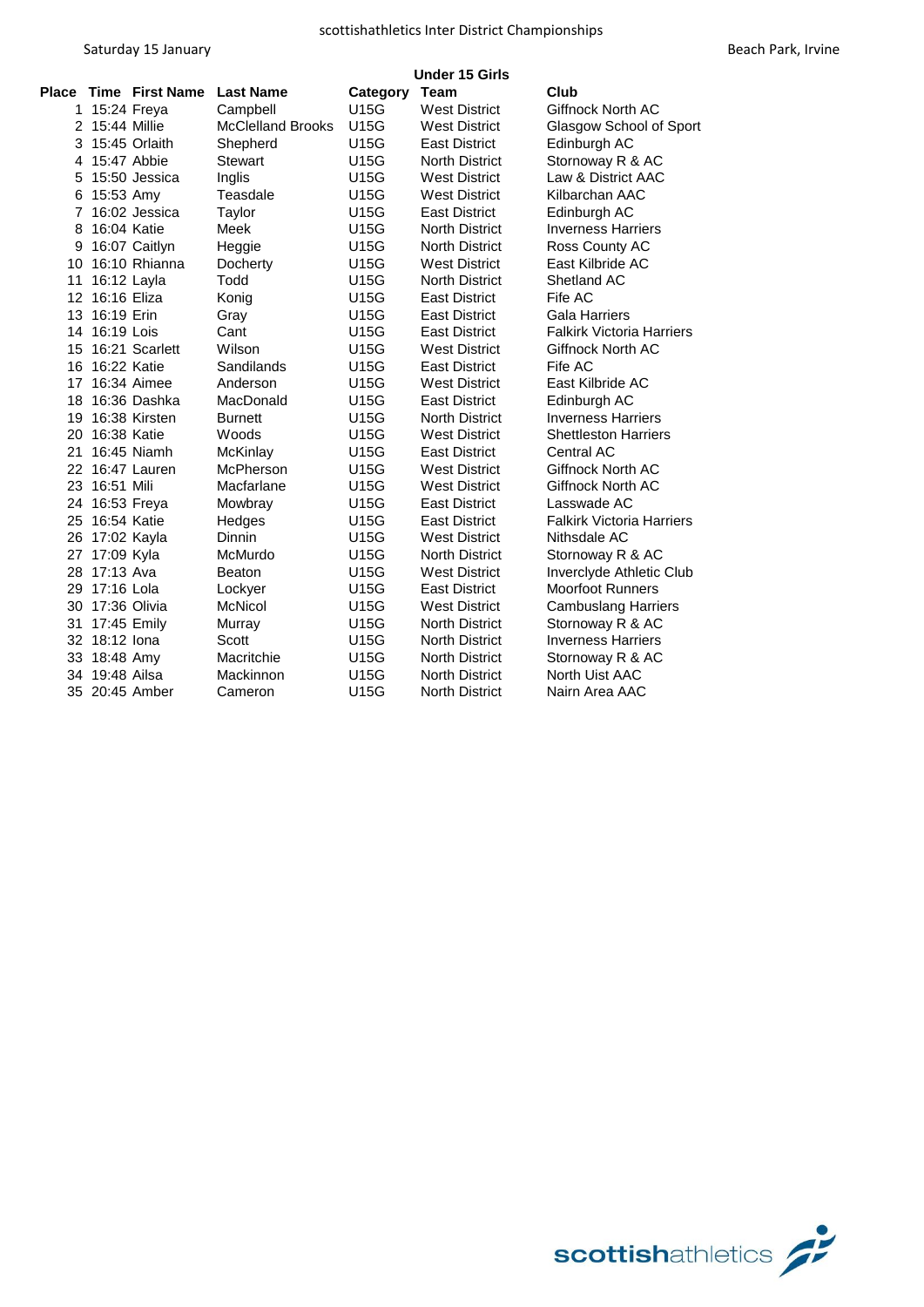|              |                                  | <b>Under 15 Boys</b> |             |                       |                                  |  |  |  |
|--------------|----------------------------------|----------------------|-------------|-----------------------|----------------------------------|--|--|--|
| <b>Place</b> | <b>Time First Name Last Name</b> |                      | Category    | Team                  | Club                             |  |  |  |
| $\mathbf{1}$ | 13:23 Craig                      | Shennan              | U15B        | <b>West District</b>  | Giffnock North AC                |  |  |  |
|              | 2 13:41 Alasdair                 | Nugent               | U15B        | <b>West District</b>  | Giffnock North AC                |  |  |  |
|              | 3 13:54 Andrew                   | McWilliam            | U15B        | <b>East District</b>  | Lasswade AC                      |  |  |  |
|              | 4 13:57 Rhys                     | Crawford             | U15B        | <b>East District</b>  | Aberdeen AAC                     |  |  |  |
| 5            | 14:03 Innes                      | Wright               | U15B        | <b>East District</b>  | Team East Lothian                |  |  |  |
| 6            | 14:09 Luke                       | Culliton             | U15B        | <b>East District</b>  | <b>Falkirk Victoria Harriers</b> |  |  |  |
| 7            | 14:11 Rowan                      | Taylor               | U15B        | <b>East District</b>  | Lasswade AC                      |  |  |  |
| 8            | 14:12 James                      | Wotherspoon          | U15B        | East District         | Harmeny AAC                      |  |  |  |
| 9            | 14:17 Calan                      | Chong                | U15B        | <b>West District</b>  | Giffnock North AC                |  |  |  |
| 10           | 14:21 Thomas                     | Reynolds             | U15B        | <b>East District</b>  | Aberdeen AAC                     |  |  |  |
| 11           | 14:22 Jamie                      | Connor               | U15B        | <b>West District</b>  | East Kilbride AC                 |  |  |  |
|              | 12 14:22 Ryan                    | Kellock              | U15B        | <b>West District</b>  | Law & District AAC               |  |  |  |
|              | 13 14:26 Zico                    | Field                | U15B        | <b>East District</b>  | Gala Harriers                    |  |  |  |
|              | 14 14:27 Matthew                 | Holden               | U15B        | <b>East District</b>  | Harmeny AAC                      |  |  |  |
|              | 15 14:28 Jack                    | Wallace              | <b>U15B</b> | <b>West District</b>  | Giffnock North AC                |  |  |  |
|              | 16 14:29 James                   | Mowat                | U15B        | West District         | Giffnock North AC                |  |  |  |
|              | 17 14:29 Angus                   | Millar               | U15B        | <b>West District</b>  | <b>Springburn Harriers</b>       |  |  |  |
|              | 18 14:31 Dan                     | McGuire              | U15B        | <b>East District</b>  | Harmeny AAC                      |  |  |  |
|              | 19 14:35 Andrew                  | Baird                | U15B        | <b>North District</b> | Ross County AC                   |  |  |  |
|              | 20 14:45 Oscar                   | Chirnside            | U15B        | <b>East District</b>  | Aberdeen AAC                     |  |  |  |
|              | 21 14:46 Andrew                  | Shorts               | U15B        | <b>West District</b>  | Kilbarchan AAC                   |  |  |  |
|              | 22 14:47 Dylan                   | Daunt                | U15B        | <b>East District</b>  | Edinburgh AC                     |  |  |  |
|              | 23 14:54 Finlay                  | McKay                | U15B        | <b>East District</b>  | Aberdeen AAC                     |  |  |  |
|              | 24 14:59 Andrew                  | Grant                | U15B        | <b>East District</b>  | <b>Strathearn Harriers</b>       |  |  |  |
|              | 25 15:02 Struan                  | Gatherer             | U15B        | <b>East District</b>  | Perth Strathtay Harriers         |  |  |  |
|              | 26 15:08 Sam                     | <b>McCarthy</b>      | U15B        | <b>West District</b>  | <b>Cambuslang Harriers</b>       |  |  |  |
|              | 27 15:10 Michael                 | Bishenden            | U15B        | <b>North District</b> | <b>Forres Harriers</b>           |  |  |  |
|              | 28 15:16 Ruari                   | Laskey               | U15B        | <b>West District</b>  | Giffnock North AC                |  |  |  |
|              | 29 15:16 Alasdair                | Maclean              | U15B        | <b>West District</b>  | Ayr Seaforth AC                  |  |  |  |
|              | 30 15:43 Sam                     | Walton               | U15B        | <b>West District</b>  | North Ayrshire AC                |  |  |  |
| 31           | 15:53 Iain                       | Matheson             | U15B        | <b>North District</b> | Stornoway R & AC                 |  |  |  |
|              | 32 15:54 Robert                  | Nicol                | U15B        | <b>West District</b>  | <b>Garscube Harriers</b>         |  |  |  |
|              | 33 16:00 Jordan                  | Nicolson             | U15B        | <b>North District</b> | Stornoway R & AC                 |  |  |  |
|              | 34 16:16 Bill                    | Symon                | U15B        | <b>North District</b> | <b>Forres Harriers</b>           |  |  |  |
|              | 35 16:17 Alistair                | Young                | U15B        | <b>North District</b> | Ross County AC                   |  |  |  |
|              | 36 16:17 Oliver                  | MacDonald            | U15B        | <b>West District</b>  | Giffnock North AC                |  |  |  |
|              | 37 16:21 Lewis                   | Paterson             | U15B        | <b>North District</b> | <b>Moray Road Runners</b>        |  |  |  |
|              | 38 17:12 Finlay                  | Macleod              | U15B        | <b>North District</b> | Stornoway R & AC                 |  |  |  |
|              | 39 17:51 Stuart                  | Mackay               | U15B        | <b>North District</b> | Stornoway R & AC                 |  |  |  |
|              | 40 18:05 Euan                    | Flett                | U15B        | <b>North District</b> | Stornoway R & AC                 |  |  |  |

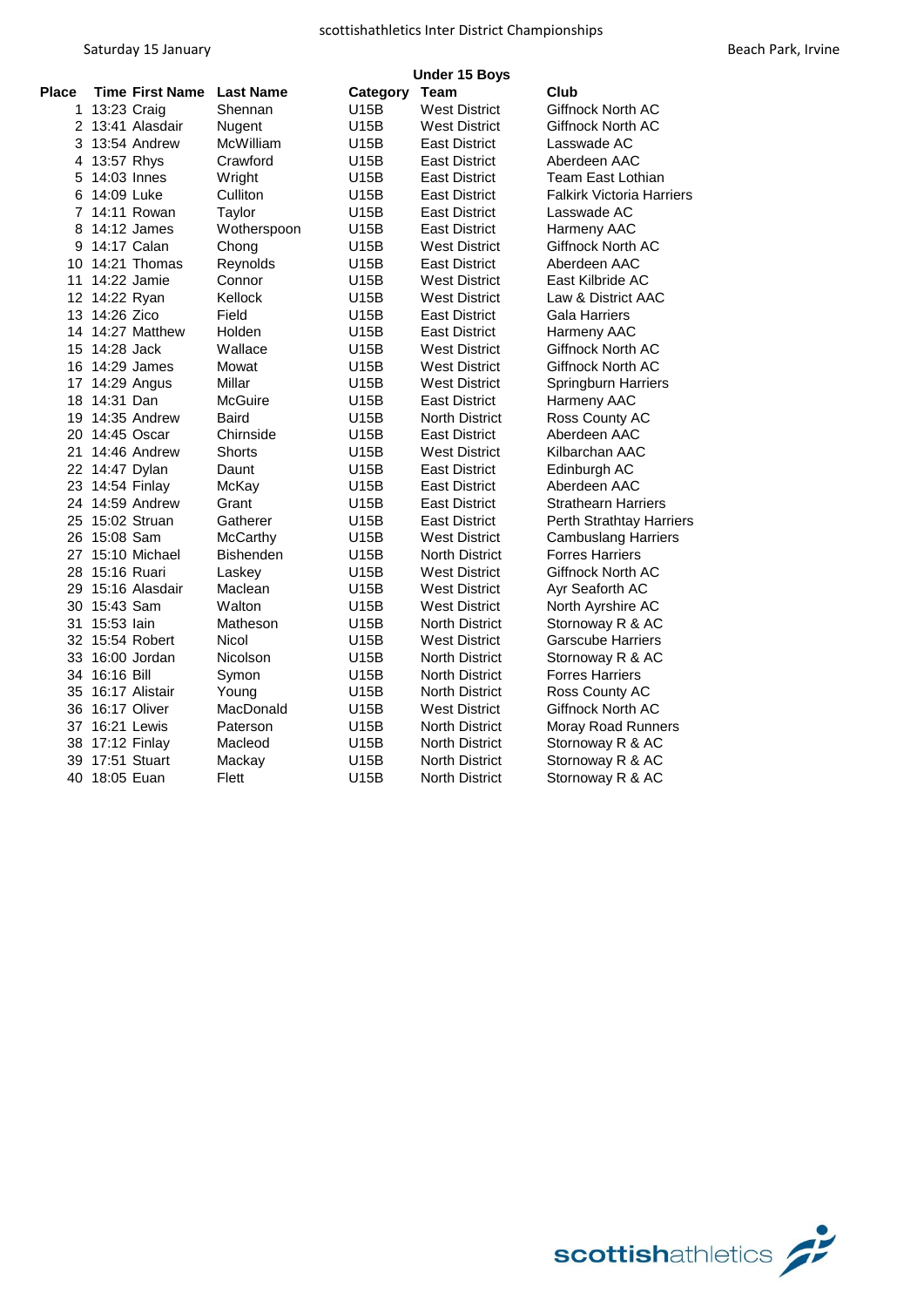|                |                        | <b>Under 17 Women</b> |             |                       |                                  |  |  |  |
|----------------|------------------------|-----------------------|-------------|-----------------------|----------------------------------|--|--|--|
| Place          | <b>Time First Name</b> | <b>Last Name</b>      | Category    | Team                  | Club                             |  |  |  |
| 1              | 22:11 Louisa           | <b>Brown</b>          | <b>U17W</b> | <b>West District</b>  | <b>Garscube Harriers</b>         |  |  |  |
|                | 2 22:23 Hannah         | Ryding                | <b>U17W</b> | <b>West District</b>  | <b>Giffnock North AC</b>         |  |  |  |
|                | 3 23:30 Natasha        | <b>Phillips</b>       | <b>U17W</b> | East District         | <b>Dundee Hawkhill Harriers</b>  |  |  |  |
|                | 4 23:38 Millie         | Nicholl               | <b>U17W</b> | <b>West District</b>  | <b>Cambuslang Harriers</b>       |  |  |  |
|                | 5 24:04 Isla           | Hedley                | <b>U17W</b> | East District         | Fife AC                          |  |  |  |
|                | 6 24:13 Esme           | Dougall               | U17W        | <b>West District</b>  | <b>Giffnock North AC</b>         |  |  |  |
| $\overline{7}$ | 24:38 Maja             | Thomson               | <b>U17W</b> | <b>East District</b>  | Team East Lothian                |  |  |  |
|                | 8 24:49 Beth           | Urquhart              | <b>U17W</b> | <b>North District</b> | Moray Road Runners               |  |  |  |
|                | 9 25:08 Hannah         | Taylor                | <b>U17W</b> | East District         | Aberedeen AAC                    |  |  |  |
| 10             | 25:10 Kate             | Paul                  | U17W        | <b>West District</b>  | <b>Giffnock North AC</b>         |  |  |  |
| 11             | 25:15 Isla             | Paterson              | <b>U17W</b> | East District         | Gala Harriers                    |  |  |  |
|                | 12 25:21 Emma          | McLennan              | <b>U17W</b> | <b>West District</b>  | Giffnock North AC                |  |  |  |
|                | 13 25:39 Anise         | MacAulay Orr          | <b>U17W</b> | East District         | Edinburgh AC                     |  |  |  |
|                | 14 25:44 Amiya         | Patel                 | <b>U17W</b> | <b>West District</b>  | <b>Garscube Harriers</b>         |  |  |  |
|                | 15 26:07 Katie         | Christie              | <b>U17W</b> | East District         | <b>Falkirk Victoria Harriers</b> |  |  |  |
|                | 16 26:08 Beth          | Trainer               | <b>U17W</b> | <b>West District</b>  | Garscube Harriers                |  |  |  |
|                | 17 26:17 Olivia        | Meikle                | <b>U17W</b> | <b>East District</b>  | Lasswade AC                      |  |  |  |
|                | 18 26:19 Caitlyn       | Christie              | <b>U17W</b> | East District         | <b>Falkirk Victoria Harriers</b> |  |  |  |
|                | 19 26:22 Jessica       | Heeps                 | <b>U17W</b> | <b>East District</b>  | Livingston AC                    |  |  |  |
|                | 20 26:30 Ella          | Nicholson             | <b>U17W</b> | East District         | Team East Lothian                |  |  |  |
|                | 21 26:33 Erin          | Hendry                | <b>U17W</b> | <b>East District</b>  | <b>Falkirk Victoria Harriers</b> |  |  |  |
|                | 22 26:38 Lauren        | Doney                 | <b>U17W</b> | <b>East District</b>  | Corstorphine AAC                 |  |  |  |
|                | 23 26:39 Sorcha        | Shepherd              | U17W        | East District         | Edinburgh AC                     |  |  |  |
|                | 24 26:42 Rachel        | Giffen                | U17W        | <b>West District</b>  | Springburn Harriers              |  |  |  |
|                | 25 26:47 Katie         | Slimon                | <b>U17W</b> | West District         | Glasgow School of Sport          |  |  |  |
|                | 26 26:50 Joni          | Smith                 | <b>U17W</b> | <b>North District</b> | North Uist AAC                   |  |  |  |
|                | 27 27:04 Amy           | Crawford              | U17W        | East District         | Corstorphine AAC                 |  |  |  |
|                | 28 27:09 Tuscany       | Wright                | <b>U17W</b> | <b>West District</b>  | Giffnock North AC                |  |  |  |
|                | 29 27:10 Ella          | Youngs                | U17W        | <b>West District</b>  | <b>Giffnock North AC</b>         |  |  |  |
|                | 30 27:24 Fiona         | Currie                | <b>U17W</b> | <b>West District</b>  | Law & District AAC               |  |  |  |
|                | 31 27:47 Islay         | Hubbard               | <b>U17W</b> | <b>West District</b>  | Ayr Seaforth AC                  |  |  |  |
|                | 32 27:53 Rachel        | Murray                | <b>U17W</b> | <b>North District</b> | Stornoway R & AC                 |  |  |  |
|                | 33 28:36 Emily         | Bell                  | <b>U17W</b> | <b>North District</b> | Ross County AC                   |  |  |  |
|                | 34 29:23 Mara          | Duffy                 | <b>U17W</b> | <b>North District</b> | <b>Inverness Harriers</b>        |  |  |  |
|                | 35 30:07 Hannah        | Stephen               | <b>U17W</b> | <b>North District</b> | <b>Moray Road Runners</b>        |  |  |  |
|                | 36 30:26 Morag         | Lynch                 | <b>U17W</b> | <b>North District</b> | Ross County AC                   |  |  |  |
|                | 37 31:12 Francesca     | Greenstock            | <b>U17W</b> | <b>North District</b> | Stornoway R & AC                 |  |  |  |
|                | 38 32:24 Faith         | Clark                 | <b>U17W</b> | <b>North District</b> | Deverondale                      |  |  |  |

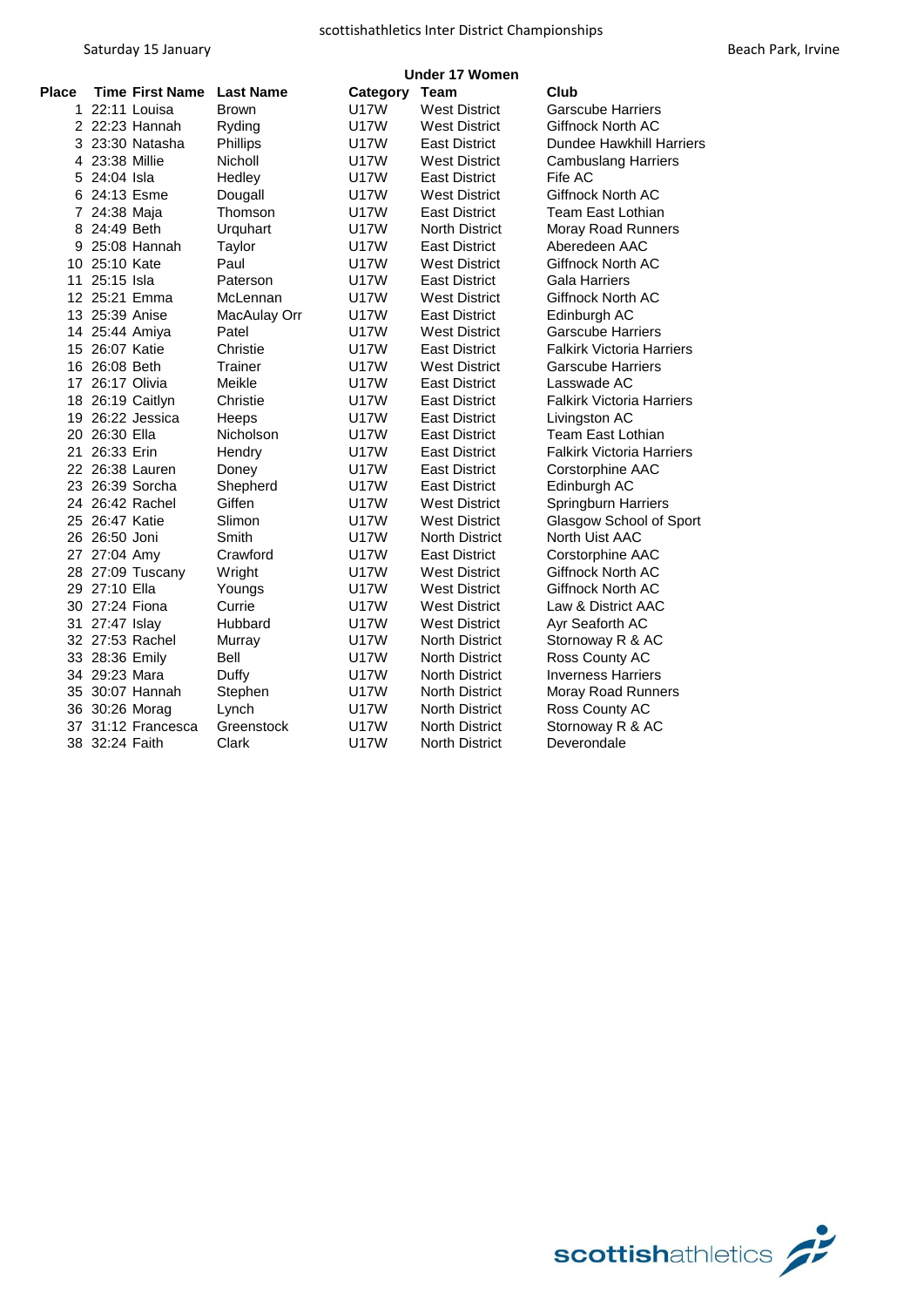|              | Under 17 Men           |                  |             |                       |                                    |  |
|--------------|------------------------|------------------|-------------|-----------------------|------------------------------------|--|
| <b>Place</b> | <b>Time First Name</b> | <b>Last Name</b> | Category    | <b>Team</b>           | Club                               |  |
|              | 1 19:38 Corey          | Campbell         | <b>U17M</b> | <b>East District</b>  | <b>Team East Lothian</b>           |  |
|              | 2 19:44 Connor         | Bell             | U17M        | <b>East District</b>  | <b>Central AC</b>                  |  |
|              | 3 19:48 Struan         | <b>Bennet</b>    | U17M        | <b>East District</b>  | Fife AC                            |  |
|              | 4 20:15 Warren         | Lorente          | U17M        | <b>East District</b>  | <b>Dundee Hawkhill Harriers</b>    |  |
| 5            | 20:17 Reiss            | Marshall         | U17M        | <b>East District</b>  | Fife AC                            |  |
| 6            | 20:20 Reuben           | MacDonald        | U17M        | <b>West District</b>  | Giffnock North AC                  |  |
| 7            | 20:23 Conan            | Harper           | U17M        | <b>East District</b>  | <b>Teviotdale Harriers</b>         |  |
| 8            | 20:25 Cameron          | Deverill         | U17M        | <b>West District</b>  | Giffnock North AC                  |  |
| 9            | 20:46 Jamie            | Phillips         | U17M        | <b>West District</b>  | Kilmarnock Harrier & Athletic Club |  |
|              | 10 20:52 Harris        | Pagett           | U17M        | <b>East District</b>  | <b>Strathearn Harriers</b>         |  |
|              | 11 21:05 Cameron       | Green            | U17M        | <b>West District</b>  | Giffnock North AC                  |  |
|              | 12 21:08 Angus         | Wright           | U17M        | <b>East District</b>  | Team East Lothian                  |  |
|              | 13 21:14 Tendai        | Nyabadza         | U17M        | <b>East District</b>  | Harmeny AAC                        |  |
|              | 14 21:15 Jonathon      | Downey           | U17M        | <b>West District</b>  | Kilmarnock Harrier & Athletic Club |  |
|              | 15 21:17 Aidan         | Page             | U17M        | <b>East District</b>  | Team East Lothian                  |  |
|              | 16 21:18 Lewis         | Roddis           | U17M        | <b>West District</b>  | <b>Cambuslang Harriers</b>         |  |
|              | 17 21:21 Luke          | Lindsay          | U17M        | <b>West District</b>  | Kilbarchan AAC                     |  |
|              | 18 21:24 Ethan         | Lorimer          | U17M        | <b>East District</b>  | Harmeny AAC                        |  |
|              | 19 21:27 Roy           | Taylor           | U17M        | <b>North District</b> | Elgin AAC                          |  |
|              | 20 21:39 Murray        | MacDonald        | U17M        | <b>North District</b> | Stornoway R & AC                   |  |
|              | 21 21:48 Logan         | <b>Beagley</b>   | U17M        | <b>East District</b>  | Livingston AC                      |  |
|              | 22 21:51 Matthew       | Knak             | U17M        | <b>West District</b>  | Giffnock North AC                  |  |
|              | 23 22:10 Oscar         | Logan            | U17M        | <b>West District</b>  | Law & District AC                  |  |
|              | 24 22:13 Gregor        | Naughton         | U17M        | <b>North District</b> | Deverondale                        |  |
|              | 25 22:31 Seonaidh      | <b>MacInnes</b>  | U17M        | <b>North District</b> | North Uist AAC                     |  |
|              | 26 22:46 Aleksander    | Jovcic           | U17M        | <b>East District</b>  | Aberdeen AAC                       |  |
|              | 27 22:57 Josh          | Adams            | U17M        | <b>West District</b>  | Giffnock North AC                  |  |
|              | 28 23:00 Jonathan      | Dow              | U17M        | <b>West District</b>  | <b>Cambuslang Harriers</b>         |  |
|              | 29 23:17 Bruce         | Evans            | U17M        | <b>North District</b> | <b>Forres Harriers</b>             |  |
|              | 30 23:33 Sam           | <b>Burnett</b>   | U17M        | <b>North District</b> | <b>Inverness Harriers</b>          |  |
|              | 31 23:49 Fraser        | Anderson         | U17M        | <b>North District</b> | Lochaber AC                        |  |
|              | 32 24:01 Callum        | MacDonald        | U17M        | <b>West District</b>  | <b>Garscube Harriers</b>           |  |
|              | 33 25:02 Charlie       | Morrison         | U17M        | <b>North District</b> | Stornoway R & AC                   |  |
|              | 34 25:49 Ben           | Webster          | U17M        | <b>North District</b> | <b>Inverness Harriers</b>          |  |
|              | 35 26:09 Ruaridh       | Ellen            | U17M        | <b>North District</b> | Ross County AC                     |  |
|              | 36 26:40 Ryan          | Curran           | U17M        | <b>North District</b> | Nairn Area AAC                     |  |
|              |                        |                  |             |                       |                                    |  |

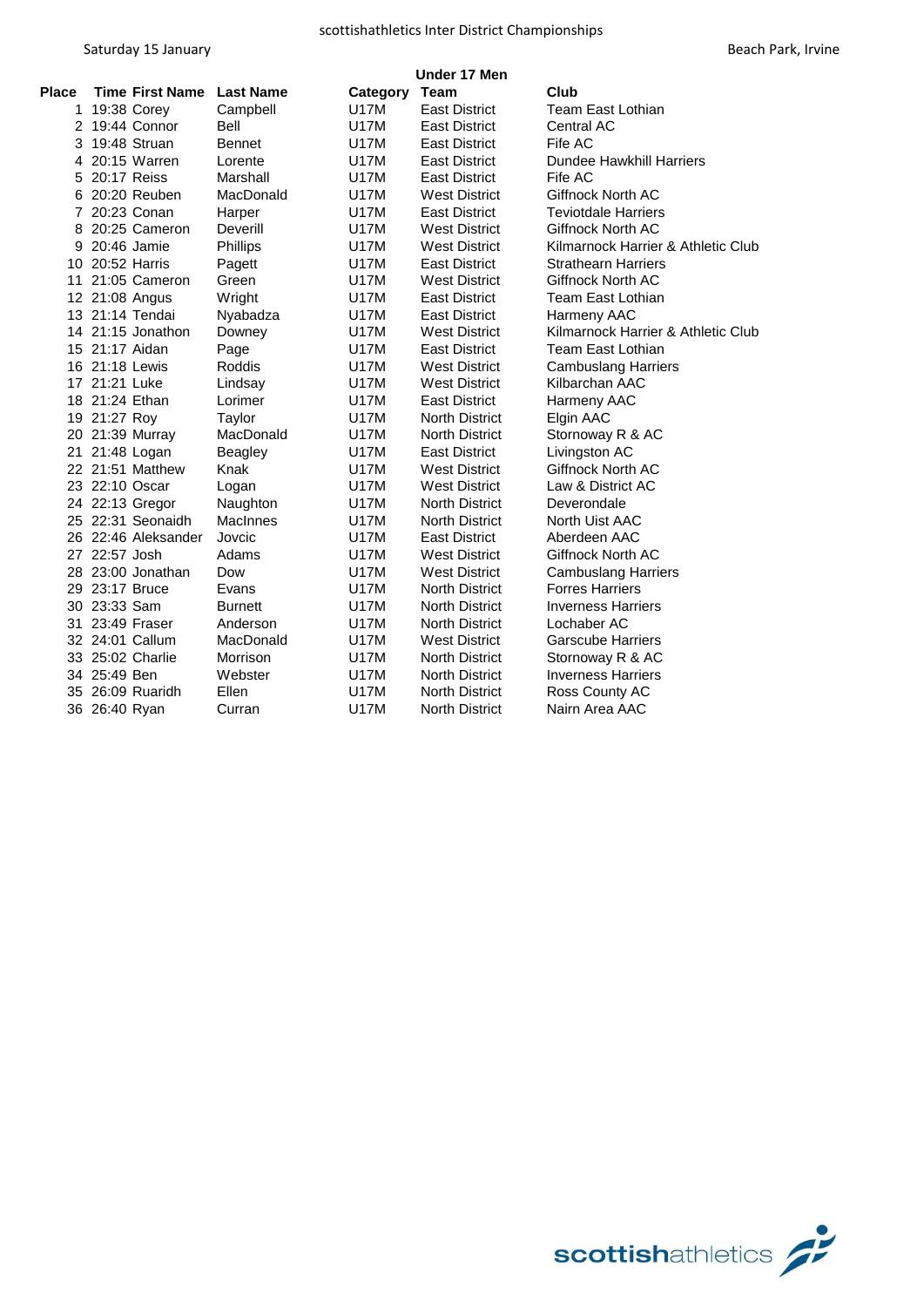|       | <b>Senior Women</b>       |                 |             |                          |                                             |  |  |  |
|-------|---------------------------|-----------------|-------------|--------------------------|---------------------------------------------|--|--|--|
| Place | Time First Name Last Name |                 | Category    | Team                     | Club                                        |  |  |  |
|       | 1 24:30 Mhairi            | MacLennan       | SW          | <b>North District</b>    | <b>Inverness Harriers</b>                   |  |  |  |
|       | 2 24:50 Morag             | Millar          | W35         | <b>East District</b>     | <b>Central AC</b>                           |  |  |  |
|       | 3 25:27 Holly             | Page            | SW          | <b>Scottish Students</b> | <b>Edinburgh University</b>                 |  |  |  |
|       | 4 25:58 Nynke             | Mulholland      | SW          | <b>West District</b>     | Inverclyde Athletic Club                    |  |  |  |
|       | 5 26:03 Ruth              | Jones           | sw          | North of England         | Salford                                     |  |  |  |
|       | 6 26:05 Gillian           | <b>Black</b>    | SW          | <b>West District</b>     | Victoria Park City of Glasgow AC            |  |  |  |
|       | 7 26:07 Sarah             | Tait            | SW          | <b>Scottish Students</b> | Lasswade AC / Stirling University           |  |  |  |
|       | 8 26:10 Amy               | Frankland       | SW          | <b>East District</b>     | Lasswade AC                                 |  |  |  |
|       | 9 26:15 Beth              | Ansell          | SW          | <b>East District</b>     | Edinburgh AC                                |  |  |  |
|       | 10 26:20 Megan            | Crawford        | sw          | <b>East District</b>     | Fife AC                                     |  |  |  |
| 11    | 26:35 Rhianne             | Hughes          | SW          | North of England         | Leeds City                                  |  |  |  |
|       | 12 26:39 Lynn             | McKenna         | SW          | <b>Scottish Students</b> | Giffnock North AC / Glasgow University      |  |  |  |
|       | 13 26:42 Claire           | <b>Bruce</b>    | SW          | <b>East District</b>     | Metro Aberdeen RC                           |  |  |  |
|       | 14 26:44 Amelia           | Pettitt         | SW          | North of England         | Vale Royal                                  |  |  |  |
|       | 15 26:44 Freya            | Ross            | W35         | <b>East District</b>     | <b>Falkirk Victoria Harriers</b>            |  |  |  |
|       | 16 26:48 Catriona         | MacDonald       | SW          | <b>West District</b>     | <b>Bellahouston Road Runners</b>            |  |  |  |
|       | 17 26:49 Lesley           | <b>Bell</b>     | W45         | <b>West District</b>     | <b>Garscube Harriers</b>                    |  |  |  |
|       | 18 26:53 Hannah           | Anderson        | <b>U20W</b> | <b>Scottish Students</b> | East Kilbride AC / Edinburgh University     |  |  |  |
|       | 19 27:05 Catriona         | Graves          | SW          | <b>East District</b>     | Carnethy Hill Racing Club                   |  |  |  |
|       | 20 27:11 Betty            | Bergstrand      | SW          | North of England         | Mandale                                     |  |  |  |
|       | 21 27:14 Nicola           | Hood            | SW          | <b>West District</b>     | Dumfries RC                                 |  |  |  |
|       | 22 27:16 Meredith         | Reid            | U20W        | <b>West District</b>     | Inverclyde Athletic Club                    |  |  |  |
|       | 23 27:19 Kirsty           | Purcell         | <b>U20W</b> | <b>Scottish Students</b> | Aberdeen AAC / Edinburgh University         |  |  |  |
|       | 24 27:19 Hannah           | Terrance        | SW          | <b>West District</b>     | Springburn Harriers                         |  |  |  |
|       | 25 27:23 Caitlin          | Purcell         | <b>U20W</b> | <b>Scottish Students</b> | Aberdeen AAC / Edinburgh University         |  |  |  |
|       | 26 27:29 Emily            | McNicol         | SW          | <b>Scottish Students</b> | Law & District AAC / Strathclyde University |  |  |  |
|       | 27 27:30 Sara             | Green           | W40         | <b>East District</b>     | <b>Gala Harriers</b>                        |  |  |  |
|       | 28 27:35 Kirstie          | Rogan           | SW          | <b>North District</b>    | <b>Highland Hill Runners</b>                |  |  |  |
|       | 29 27:38 Avril            | Mason           | W45         | West District            | <b>Shettleston Harriers</b>                 |  |  |  |
|       | 30 27:44 Catriona         | Fraser          | SW          | North District           | <b>Inverness Harriers</b>                   |  |  |  |
|       | 31 27:46 Yvonne           | McNairn         | W35         | <b>West District</b>     | Giffnock North AC                           |  |  |  |
|       | 32 27:48 Catriona         | <b>Buchanan</b> | SW          | <b>East District</b>     | <b>Central AC</b>                           |  |  |  |
|       | 33 27:55 Kirstin          | Maxwell         | SW          | <b>East District</b>     | Corstorphine AAC                            |  |  |  |
|       | 34 28:00 Katie            | Lowery          | SW          | <b>Scottish Students</b> | <b>Edinburgh University</b>                 |  |  |  |
|       | 35 28:02 Matilda          | Cornall         | SW          | <b>Scottish Students</b> | <b>Glasgow University</b>                   |  |  |  |
|       | 36 28:04 Jillian          | Stephen         | W40         | <b>East District</b>     | HBT                                         |  |  |  |
|       | 37 28:07 Ruth             | Joss            | SW          | <b>West District</b>     | <b>Shettleston Harriers</b>                 |  |  |  |
|       | 38 28:26 Madeline         | Watson          | SW          | <b>West District</b>     | Law & District AAC                          |  |  |  |
|       | 39 28:41 Sarah            | Attwood         | W40         | <b>North District</b>    | Skye & Lochalsh RC                          |  |  |  |
|       | 40 29:00 Sophie           | Collins         | SW          | <b>East District</b>     | Corstorphine AAC                            |  |  |  |
|       | 41 29:26 Isla             | Mackay          | SW          | North District           | Lochaber AC                                 |  |  |  |
|       | 42 29:39 Aoife            | Carr            | <b>SENW</b> | <b>West District</b>     | <b>Glasgow University</b>                   |  |  |  |
|       | 43 31:30 Joanna           | Gillies         | SW          | <b>North District</b>    | Stornoway R & AC                            |  |  |  |
|       | 44 31:30 Sophie           | Young           | SW          | <b>North District</b>    | <b>Inverness Harriers</b>                   |  |  |  |
|       | 45 32:16 Siobhan          | Evans           | W45         | North District           | <b>Forres Harriers</b>                      |  |  |  |
|       |                           |                 |             |                          |                                             |  |  |  |

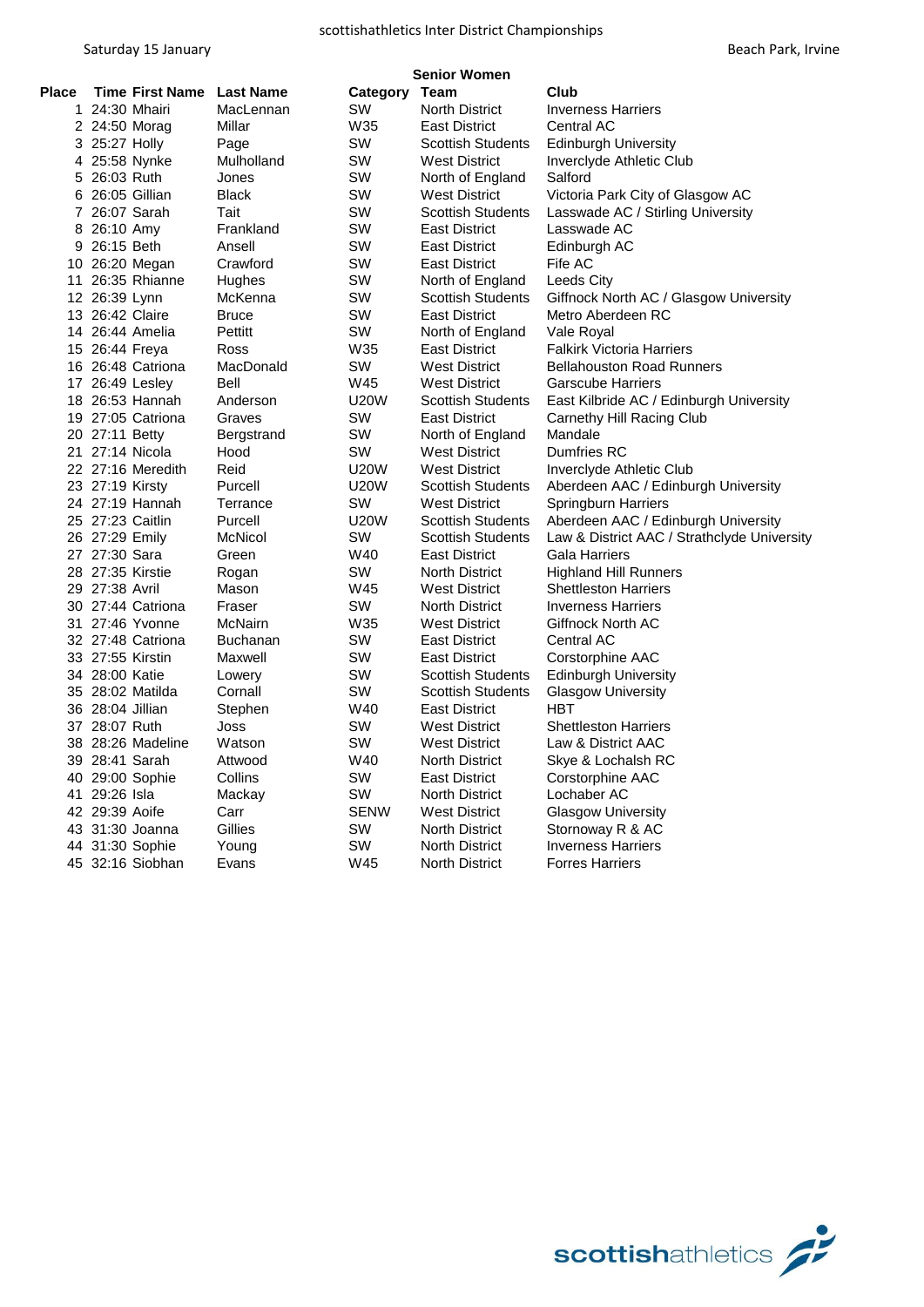|       |                           |                  |             | <b>Senior Men</b>        |                                                   |
|-------|---------------------------|------------------|-------------|--------------------------|---------------------------------------------------|
| Place | Time First Name Last Name |                  | Category    | Team                     | Club                                              |
|       | 1 21:16 Kristian          | Jones            | SM          | East District            | Dundee Hawkhill Harriers                          |
|       | 2 21:35 Alastair          | Marshal          | <b>U20M</b> | <b>Scottish Students</b> | Central AC / Stirling University                  |
|       | 3 21:43 Josh              | Dickinson        | <b>U20M</b> | North of England         | Leeds City                                        |
|       | 4 21:46 Ross              | Gollan           | SМ          | <b>North District</b>    | <b>East Sutherland AC</b>                         |
|       | 5 21:50 Hamish            | Hickey           | SM          | <b>Scottish Students</b> | Central AC / Stirling University                  |
|       | 6 21:52 Lachlan           | Oates            | <b>SM</b>   | <b>West District</b>     | <b>Shettleston Harriers</b>                       |
|       | 7 21:55 Christian         | Graham           | SМ          | <b>Scottish Students</b> | Lasswade AC / Dundee University                   |
|       | 8 22:08 Noah              | Lambert          | <b>SM</b>   | <b>Scottish Students</b> | St. Andrews University                            |
|       | 9 22:10 Andrew            | Douglas          | M35         | <b>West District</b>     | Inverclyde Athletic Club                          |
|       | 10 22:12 John             | Bell             | SM          | <b>West District</b>     | Inverclyde Athletic Club                          |
|       | 11 22:15 Cameron          | Bell             | SМ          | North of England         | Hallamshire                                       |
|       | 12 22:17 Michael          | Christoforou     | <b>SM</b>   | <b>West District</b>     | <b>Cambuslang Harriers</b>                        |
|       | 13 22:20 Kirstof          | Hornyik          | <b>U20M</b> | <b>Scottish Students</b> | Dundee Hawkhill Harriers / St. Andrews University |
|       | 14 22:24 Jamie            | Burns            | <b>SM</b>   | <b>Scottish Students</b> | Shettleston Harriers / Glasgow University         |
|       | 15 22:25 Alastair         | Hay              | M35         | <b>East District</b>     | Central AC                                        |
|       | 16 22:28 Lewis            | Rodgers          | SM          | East District            | Fife AC                                           |
|       | 17 22:29 Alexander        | Chepelin         | <b>SM</b>   | East District            | Carnethy Hill Racing Club                         |
|       | 18 22:29 Harry            | Henriksen        | <b>U20M</b> | <b>Scottish Students</b> | Lasswade AC / Edinburgh University                |
|       | 19 22:31 Kenny            | Wilson           | <b>SM</b>   | North District           | Moray Road Runners                                |
|       | 20 22:32 Tom              | Graham-Marr      |             | <b>Scottish Students</b> | Central AC / Aberdeen University                  |
|       | 21 22:33 Finn             | <b>Brodie</b>    | <b>SM</b>   | North of England         | Morpeth                                           |
|       | 22 22:34 James            | Dunn             | <b>SM</b>   | <b>East District</b>     | Corstorphine AAC                                  |
|       | 23 22:35 Lee              | Milburn          | <b>SM</b>   | North of England         | Rotherham                                         |
|       | 24 22:37 Ewan             | <b>Brown</b>     | M35         | <b>East District</b>     | Corstorphine AAC                                  |
|       | 25 22:37 Calum            | Phillip          | <b>SM</b>   | <b>Scottish Students</b> | Central AC / Stirling University                  |
|       | 26 22:41 Peter            | Avent            | M35         | West District            | <b>Shettleston Harriers</b>                       |
|       | 27 22:43 Pol              | Le Bot           | <b>SM</b>   | <b>Scottish Students</b> | <b>Dundee University</b>                          |
|       | 28 22:44 Finn             | Lydon            | <b>SM</b>   | <b>Scottish Students</b> | Carnethy HRC / Heriot-Watt University             |
|       | 29 22:45 Magnus           | Tait             | SМ          | <b>Scottish Students</b> | Lasswade AC / Glasgow University                  |
|       | 30 22:46 Fraser           | Stewart          | SM          | <b>West District</b>     | <b>Cambuslang Harriers</b>                        |
|       | 31 22:53 Calum            | Young            | <b>SM</b>   | <b>West District</b>     | Giffnock North AC                                 |
|       | 32 22:56 Kieran           | Reilly           | SМ          | <b>Scottish Students</b> | <b>Stirling University</b>                        |
|       | 33 22:58 Christopher      | <b>McGarrity</b> | <b>SM</b>   | West District            | <b>Shettleston Harriers</b>                       |
|       | 34 23:12 Finlay           | Todd             | <b>SM</b>   | <b>North District</b>    | Ross County AC                                    |
|       | 35 23:14 Robbie           | Ferguson         | SM          | West District            | Kilbarchan AAC                                    |
|       | 36 23:20 Mark             | Doherty          | M35         | West District            | Inverclyde Athletic Club                          |
|       | 37 23:25 Luke             | Davidson         | <b>U20M</b> | North District           | <b>Inverness Harriers</b>                         |
|       | 38 23:30 Ewan             | Davidson         | <b>SM</b>   | North District           | <b>Moray Road Runners</b>                         |
|       | 39 23:35 Aaron            | Odentz           | <b>SM</b>   | East District            | Aberdeen AAC                                      |
|       | 40 23:37 Jamie            | Stevenson        | <b>SM</b>   | <b>East District</b>     | Ochil Hill Runners                                |
|       | 41 23:41 John             | Newsom           | M35         | North District           | <b>Inverness Harriers</b>                         |
|       | 42 23:44 Gordon           | Lennox           | M35         | <b>North District</b>    | <b>Highland Hill Runners</b>                      |
|       | 43 23:44 Lucas            | Cairns           | <b>U20M</b> | <b>North District</b>    | <b>Inverness Harriers</b>                         |
|       | 44 23:47 James            | Wilson           | SM          | <b>North District</b>    | Moray Road Runners                                |
|       | 45 24:05 Andrew           | McGill           | <b>U20M</b> | <b>East District</b>     | Livingston AC                                     |
|       | 46 24:16 Finlay           | Murray           | <b>SM</b>   | <b>North District</b>    | East Sutherland AC                                |
|       | 47 24:16 Angus            | Smith            | <b>U20M</b> | <b>North District</b>    | <b>Inverness Harriers</b>                         |
|       | 48 24:34 Daniel           | <b>Bradford</b>  | <b>SM</b>   | <b>West District</b>     | <b>Shettleston Harriers</b>                       |
|       | 49 24:43 Blair            | Mackay           | <b>SM</b>   | <b>North District</b>    | <b>East Sutherland AC</b>                         |
|       | 50 24:47 Stuart           | Gardiner         | <b>SM</b>   | <b>North District</b>    | <b>Inverness Harriers</b>                         |
|       | 51 25:26 Euan             | Rollo            | U20M        | North District           | <b>Inverness Harriers</b>                         |
|       |                           |                  |             |                          |                                                   |